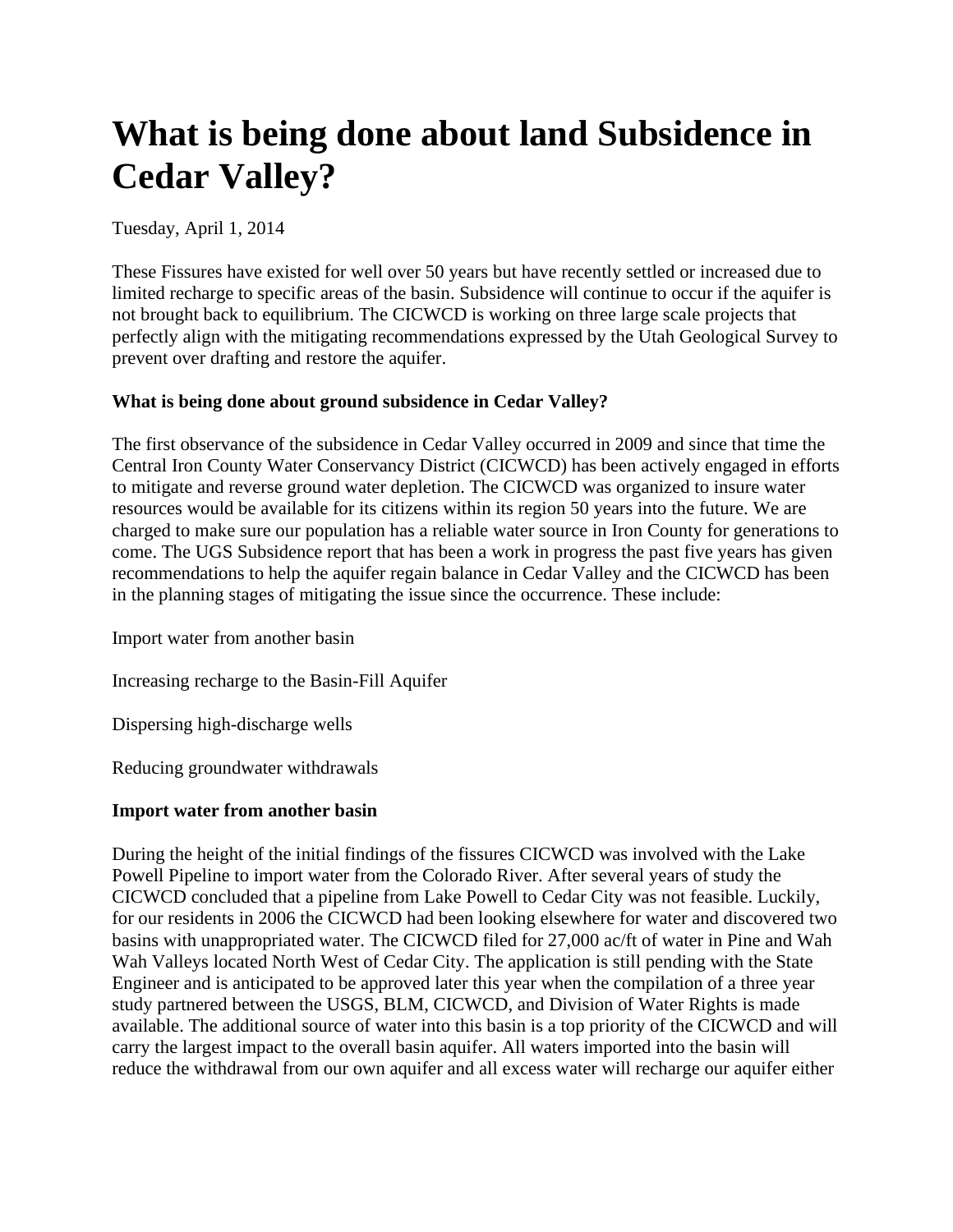by seeping into the ground due to over watering plants or as water that travels down the drain to the new waste water treatment plant and is treated it can be made available for reuse.

#### **Increasing recharge to the Basin-Fill Aquifer**

Water managers within the Cedar Valley have long recognized the decline in water levels and have since been looking at ways to better recharge the basin-fill aquifer. Cedar City Engineer, Kit Wareham, has led the efforts for the past several years by directing 3,000 AC/FT of water/year from Coal Creek during the winter into the underground. The CICWCD is currently in the planning stages of implementing of a project which will include several desedimentation basins along Coal Creek to slow the flow, drop out the sediment and navigate the water into areas of high permeable soil to more efficiently recharge the aquifer. The CICWCD is partnering with the National Guard who has been willing to take this project on as part of their summer camp. The benefit of having the National Guard construct the basins is the limited cost associated during construction to the stakeholders and ultimately tax payers of Iron County. The CICWCD is still in the preliminary engineering and permitting stages of this project and anticipate breaking ground summer 2016.

#### **Dispersing High-Discharge Wells**

The CICWCD has recently finished the Water Master Plan for the area which includes the priorities and projects of the District within basin. The first major project that the CICWCD is working toward is the development of a well field in the North end of the valley where water levels have actually risen during the past decade. The CICWCD anticipates connecting pipelines to Cedar and Enoch to distribute water from the north end of the valley to Cedar and Enoch City residents on the south end of Cedar Valley. Cedar City has high discharge wells on the west side of Quichapa Lake which has seen an average decline of over two feet per year in water levels since 1993. The transition of pulling water from the north end of the valley will alleviate the stress that is currently on the South end and allow the basin to neutralize.

#### **Reducing Ground Water Withdrawals**

Every citizen in Iron County can alleviate the situation by conserving water. All who live in the valley and drink or use water are part of the problem and can be part of the solution. Water Conservation measures should be reviewed in every home to see where water savings can occur. Over 75% of the water used in this valley is by agricultural users which generally have a priority to water rights. In large, if the water users of the area do not come together to solve the problem at hand, the reduction of water withdrawal may come from the State Engineer through a Ground Water Management Plan similar to what is being done in the Beryl-Enterprise area.

#### **Monitoring Subsidence**

Additional recommendations in the report include the monitoring of subsidence in our valley. In 2013, the CICWCD conducted its own survey of GPS monuments to set a benchmark to monitor subsidence in the future. They survey also showed that The CICWCD has also budgeted for the placement of new benchmarks within the highly critical zones of fissuring within the Enoch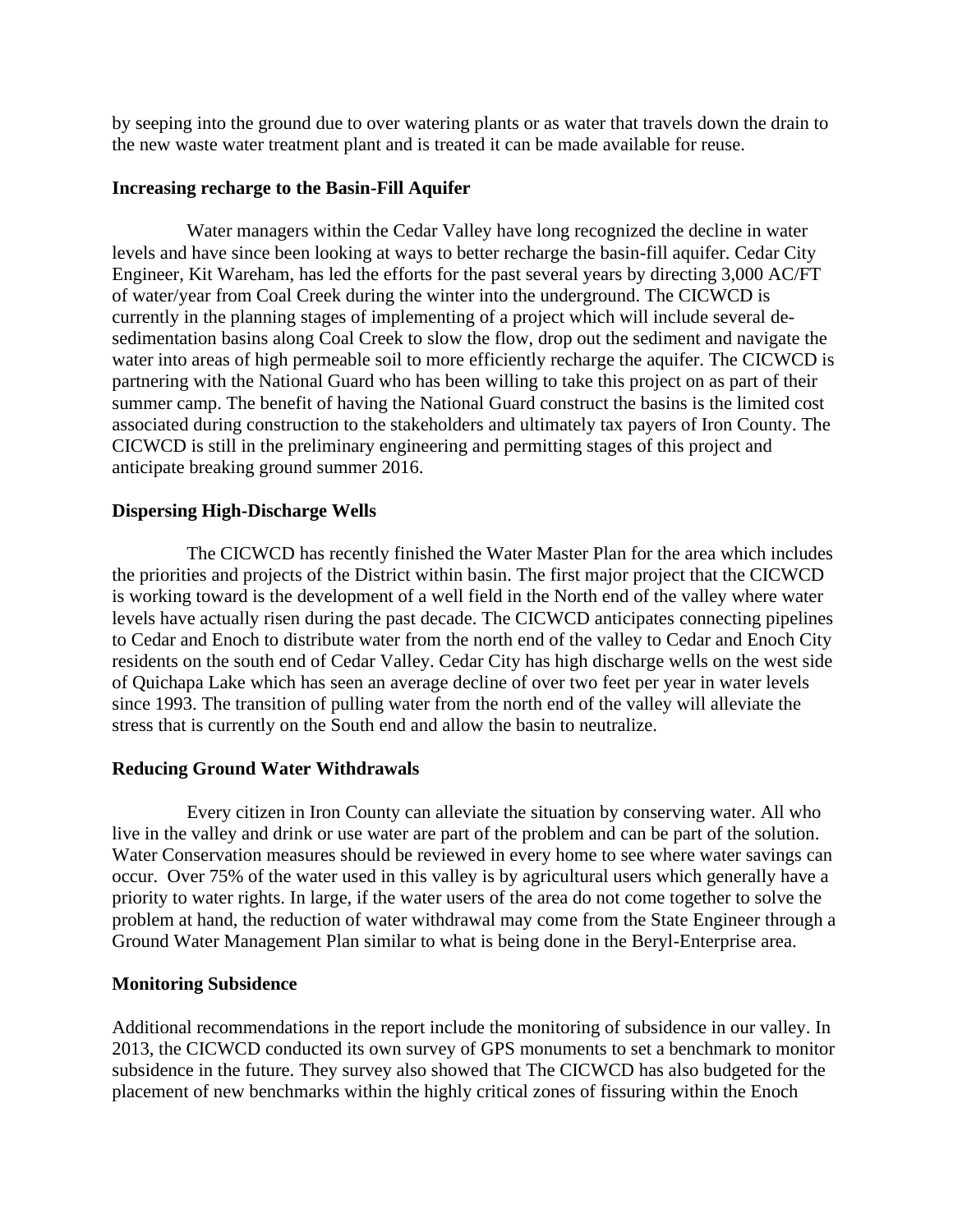Graben and areas west of Quichapa Lake. These monuments will help us understand the true movement of the fissures and ultimately help us determine what is precisely happening in these areas.

## **History of the Report**

In May 2009, Enoch City contacted the UGS of a fissure damaging streets and sidewalks in the Parkview subdivision in North Enoch.

In June 2009, the CICWCD Board approved a UGS proposal to conduct an investigation on subsidance in Cedar Valley and the UGS and CICWCD entered into a Memorandum of Understanding.

In 2012, the UGS presented their initial report to the CICWCD board which showed an overall decline of subsidence in the valley floor of 4-5 inches basin wide. The CICWCD did not accept the report based on survey methodologies for subsidence and asked UGS to resurvey.

During 2012-2014 the UGS contracted with a licensed surveyor, and a LiDAR and InSAR specialist to more accurately determine what the overall subsidence in the valley was.

In March 2014, the UGS reported their findings to the CICWCD Board which showed subsidence or fissuring within the Enoch Graben and along the south western margin of Cedar Valley. Aquifer levels have declined by 114' since pumping began in the 1930's. Overall subsidence to the valley as a whole was minimal, however, more fissures have developed and exhisting fissurs have increased in size since 1997.

### **Summary**

The Utah Geological Survey states that ground subsidence is occurring in Cedar Valley due to the over mining the aquifer by as much and 9,000 AC/FT per year. Fissures have been pronounced north of Enoch City and west of Quichapa Lake. Some of these Fissures have existed for well over 50 years but have recently settled or increased in size due to soil compositions and limited recharge to specific areas of the basin. Subsidence will likely continue to occur if the aquifer is not brought back to equilibrium. The CICWCD is working on three large scale projects that perfectly align with the mitigating recommendations expressed by the Utah Geological Survey to prevent over drafting and restore the aquifer.

## **Notes**

UGS Report, Special Study 150: <http://geology.utah.gov/online/ss/ss-150.pdf>

UGS - Utah Geological Survey

Generally speaking a family of four uses one-acre foot of water per year.

An acre foot of water is about the size of a football field covered by one foot of water.